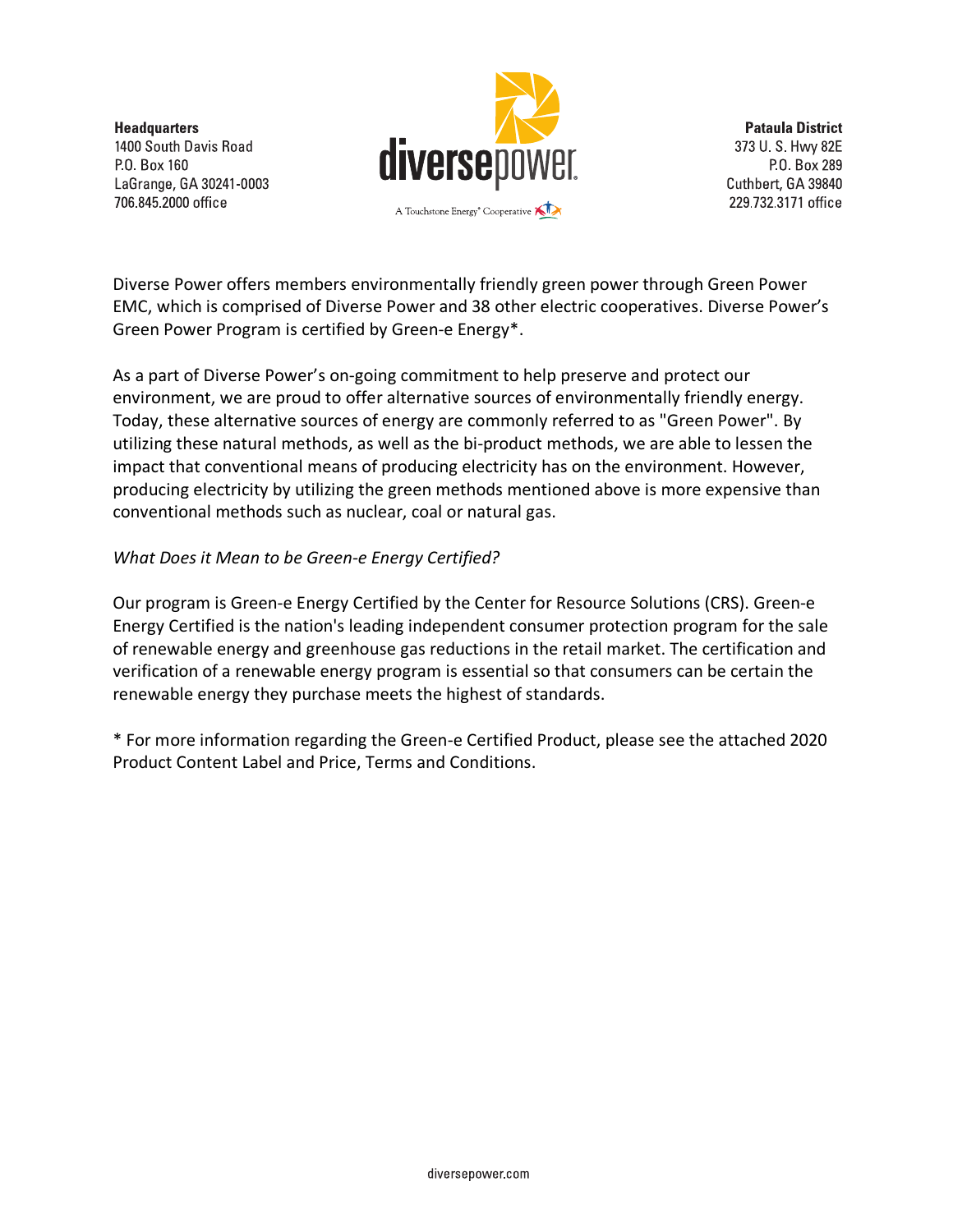|                                                | Price, Terms, and Conditions                                                                                                                                                                                                                                                                                                                                                                                                                                                                                                                                                      |
|------------------------------------------------|-----------------------------------------------------------------------------------------------------------------------------------------------------------------------------------------------------------------------------------------------------------------------------------------------------------------------------------------------------------------------------------------------------------------------------------------------------------------------------------------------------------------------------------------------------------------------------------|
| Energy                                         | <b>Overview:</b><br>Diverse Power's Green Power program is certified by Green-e<br>Energy, which requires companies to provide their customers with<br>this notice of Price, Terms and Conditions of service. From the time<br>you receive this, you have three (3) business days to change your<br>mind about purchasing Green Power from Diverse Power. You may<br>cancel your agreement to purchase Green Power from Diverse<br>Power by calling the Customer Service Center (see number below)<br>or writing to the billing address listed below.                             |
|                                                | <b>About Green-e:</b><br>Diverse Power's Green Power program is Green-e Energy certified,<br>and meets the environmental and consumer-protection standards<br>set forth by the nonprofit Center for Resource Solutions. Learn<br>more at www.green-e.org.                                                                                                                                                                                                                                                                                                                         |
| Company:                                       | Diverse Power, Inc.                                                                                                                                                                                                                                                                                                                                                                                                                                                                                                                                                               |
| Whom should I contact for more<br>information? | Diverse Power<br>Customer Service Center: (706) 845-2000<br>Email: Ken.Pope@DiversePower.com<br>Diverse Power Green Power Website:<br>http://www.diversepower.com/green_power.php<br>Address:<br>Diverse Power<br>1400 South Davis Rd.<br>LaGrange, GA 30241                                                                                                                                                                                                                                                                                                                      |
| How will I be billed?                          | You will see an additional line item on your monthly bill for your<br>Green Power purchase from Diverse Power.                                                                                                                                                                                                                                                                                                                                                                                                                                                                    |
| How will my bill be calculated?                | Diverse Power members are eligible to purchase Green Power<br>biomass and/or solar power, Cooperative Solar, on a "first come,<br>first served" basis.<br>The biomass power is available to members in blocks of 100 kWh<br>for an additional fee of \$2.50 each month.<br>The Cooperative Solar is available to members in blocks of 1.25 KW<br>capacity. The members will receive all of their energy produced by<br>the block of solar capacity for a fee of \$25 each month. This amount<br>will most likely vary from month to month depending on the<br>amount of sunshine. |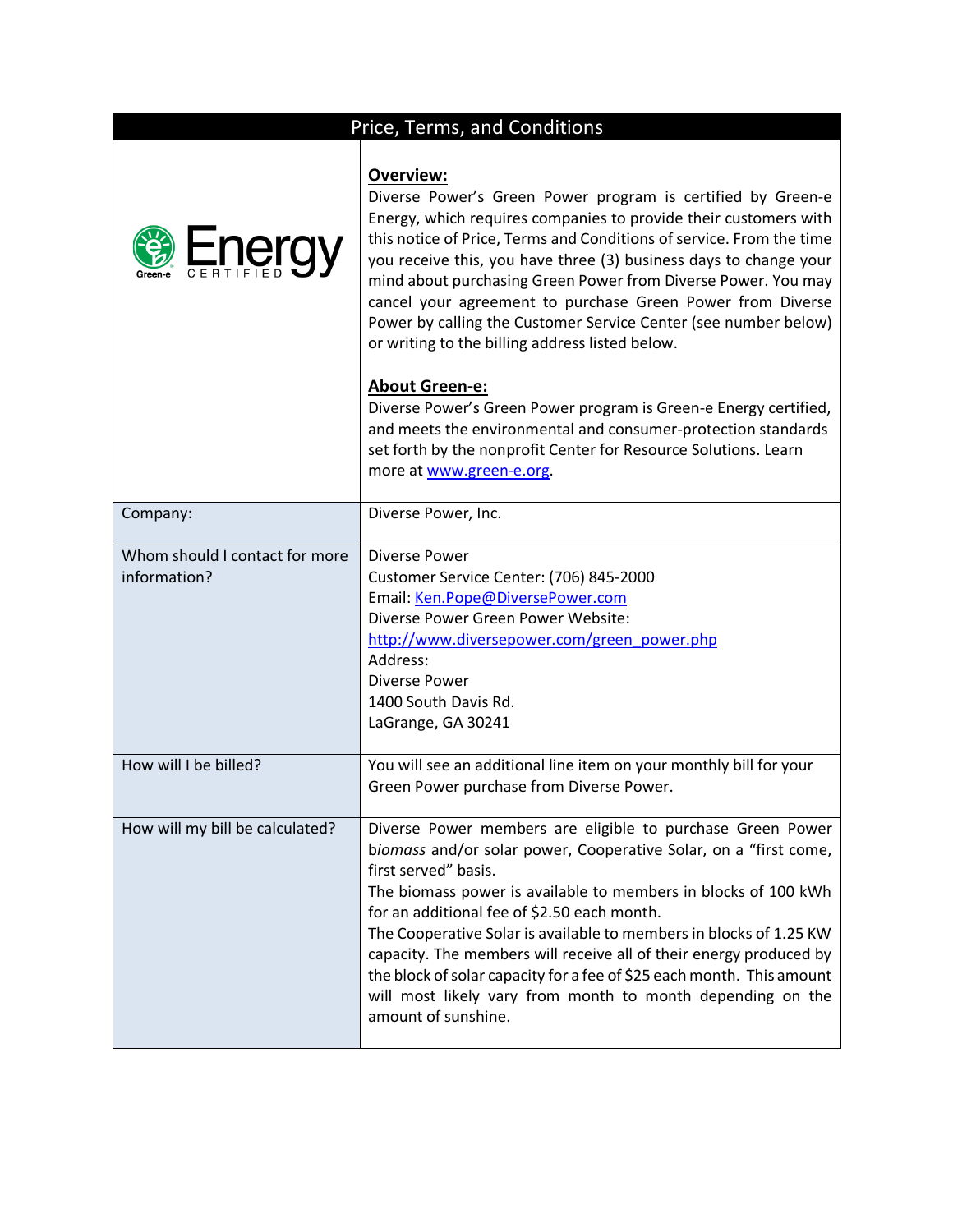| Price, Terms, and Conditions                                                             |                                                                                                                                                                                                                                                                                                                                                                                                                                                                 |                                                                                                                                                                                                                                        |  |  |  |
|------------------------------------------------------------------------------------------|-----------------------------------------------------------------------------------------------------------------------------------------------------------------------------------------------------------------------------------------------------------------------------------------------------------------------------------------------------------------------------------------------------------------------------------------------------------------|----------------------------------------------------------------------------------------------------------------------------------------------------------------------------------------------------------------------------------------|--|--|--|
| How much will my total<br>electricity service cost, including<br>utility charges?        | For Green Power biomass energy:<br>actual bill will vary based on your use of electricity.<br>2019 Monthly Electricity Cost<br><b>Green Power Premium</b><br>Total                                                                                                                                                                                                                                                                                              | Based on a monthly average usage of 500 kWh and the purchase of<br>one, 100 kWh Green Power biomass block, the following table<br>provides you an estimate of your 2020 monthly electricity bill. Your<br>\$79.00<br>\$2.50<br>\$81.50 |  |  |  |
|                                                                                          | For Cooperative Solar energy:<br>Based on a monthly average usage of 500 kWh and the purchase<br>of one 1.25 KW Solar power block that produces an average of<br>150 kWh of electricity in a month, the following table provides you<br>an estimate of your 2020 monthly electricity bill. Your actual bill<br>will vary based on your use of electricity and the production of<br>solar power which depends on the amount of sunshine available<br>each month. |                                                                                                                                                                                                                                        |  |  |  |
|                                                                                          | Cost of one-block Solar Product (150 kWh)<br>Cost of remaining electricity usage (350 kWh)<br>Base charges<br>Total                                                                                                                                                                                                                                                                                                                                             | \$25.00<br>\$34.30<br>\$30.00<br>\$89.30                                                                                                                                                                                               |  |  |  |
| Will my rates change over time?                                                          | The existing rate structure for your Diverse Power Green Power<br>service is presently fixed and determined by Board action. Many<br>factors control this cost however we feel it will only change when<br>contract conditions change or new, more costly, renewable<br>resources are added to the program and we must adjust the price<br>to account for the increased price of the new generation.                                                            |                                                                                                                                                                                                                                        |  |  |  |
| What sources will be used in my<br>certified product?                                    | Please refer to the Product Content Label below.                                                                                                                                                                                                                                                                                                                                                                                                                |                                                                                                                                                                                                                                        |  |  |  |
| If I want to terminate this<br>agreement/contract, what is the<br>early termination fee? | There is no cost associated with terminating participation in<br>Diverse Power's Green Power program.                                                                                                                                                                                                                                                                                                                                                           |                                                                                                                                                                                                                                        |  |  |  |
| What length of<br>agreement/contract is required?                                        | No contract or re-enrollment is required. You will remain enrolled<br>in Diverse Power's Green Power program until you terminate your<br>participation by notifying Diverse Power.                                                                                                                                                                                                                                                                              |                                                                                                                                                                                                                                        |  |  |  |
| What other fees might I be<br>charged for?                                               | There are no other fees associated with participation in Diverse<br>Power's Green Power program.                                                                                                                                                                                                                                                                                                                                                                |                                                                                                                                                                                                                                        |  |  |  |